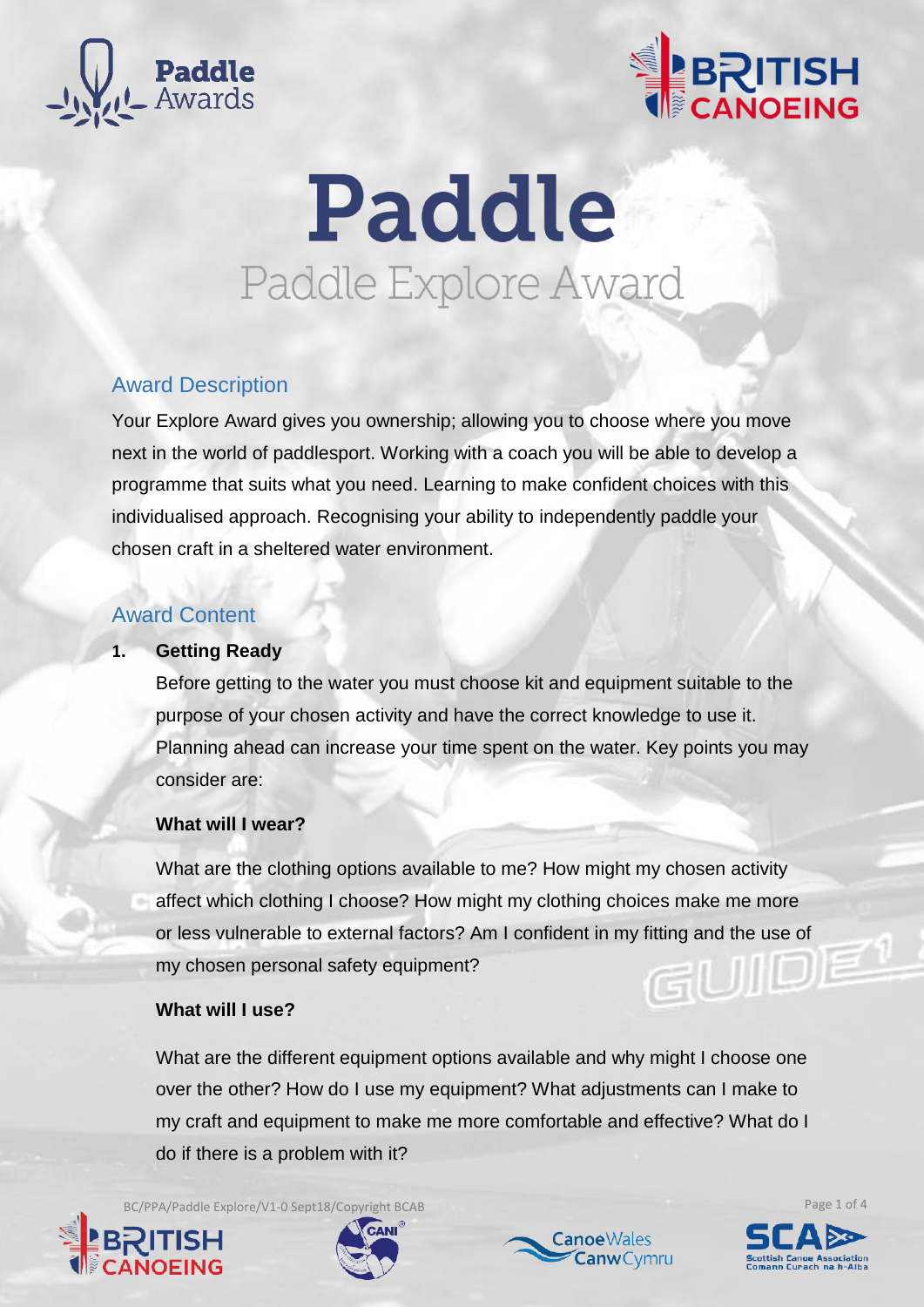



Have a think about what additional equipment might be useful to have access to on the bank.

## **What else might I need?**

Does the water I am paddling on require a licence and how would I acquire that? How much fluid and calories will I need to consume during my chosen activity?

# **2. At the Venue**

When heading to the water you should have an understanding of your chosen location and how you will access it. Key factors to consider include the type of water, the weather and features of the location you choose.

You can take each of these factors into consideration and ask yourself some questions to ensure the correct decisions are made.

**Factor:** Type of water

**I may need to know:** Am I on moving or still water? What are the current water levels? What difference will this make to my session? Where can I go and are there restricted areas? Why might those limits be in place?

### **Factor:** Weather

**What I might observe:** What is the weather forecast for the time I am on the water? How might the wind speed and direction affect me? Can I use the weather to my advantage during my session?

### **Factor:** Accessing the water

**I may need to know:** Where are the best access points to the water and what makes them suitable? How I can minimise damage to the bank when getting on? What are the best techniques to lift and carry my chosen craft? Are any aids available to help me get it on and off the water? How can I secure my craft safely to a vehicle or trailer?

BC/PPA/Paddle Explore/V1-0 Sept18/Copyright BCAB Page 2 of 4







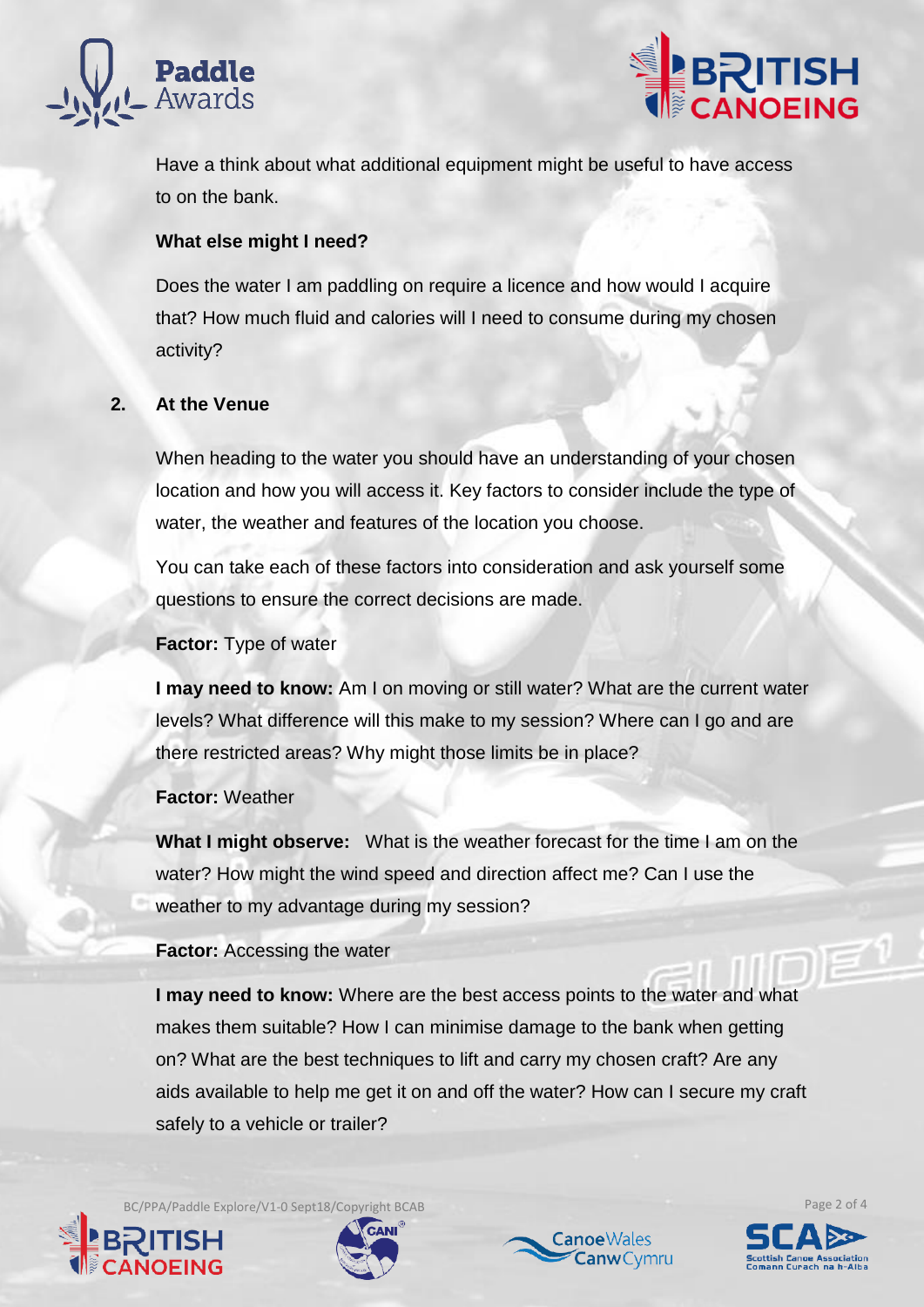



## **3. On the Water**

When on the water you should be in control and aware of your surroundings and other users. Key skills to achieve control include you staying relaxed and understanding how to move your craft.

#### **Consideration:** Other users

**I may need to know:** What is the skill level of other members of my group? Who or what else will be on the water? What is the etiquette around fellow water users?

#### **Consideration:** The environment

**I may need to know:** How might our activities have an effect on the environment? What can I do to minimise that effect? How can I minimise disturbance to wildlife?

**Skill:** Controlling the direction of my craft

**I may need to know:** Which are the most effective and efficient strokes I can use to move forward and steer my craft? How can I stop my craft and return to my start point? What corrective strokes might I use? What is the most effective and efficient posture when paddling my chosen craft? How will this posture affect its performance?

**Consideration:** Safety and rescue

**I may need to consider:** Am I confident in my ability to get myself or others back to shore or into the craft? What potential injuries might occur during my IIID session?

#### **4. After the Session**

Every time on the water is an opportunity for learning and improving. You can create a positive impact on your future experiences by performing a good postactivity assessment.

BC/PPA/Paddle Explore/V1-0 Sept18/Copyright BCAB Page 3 of 4